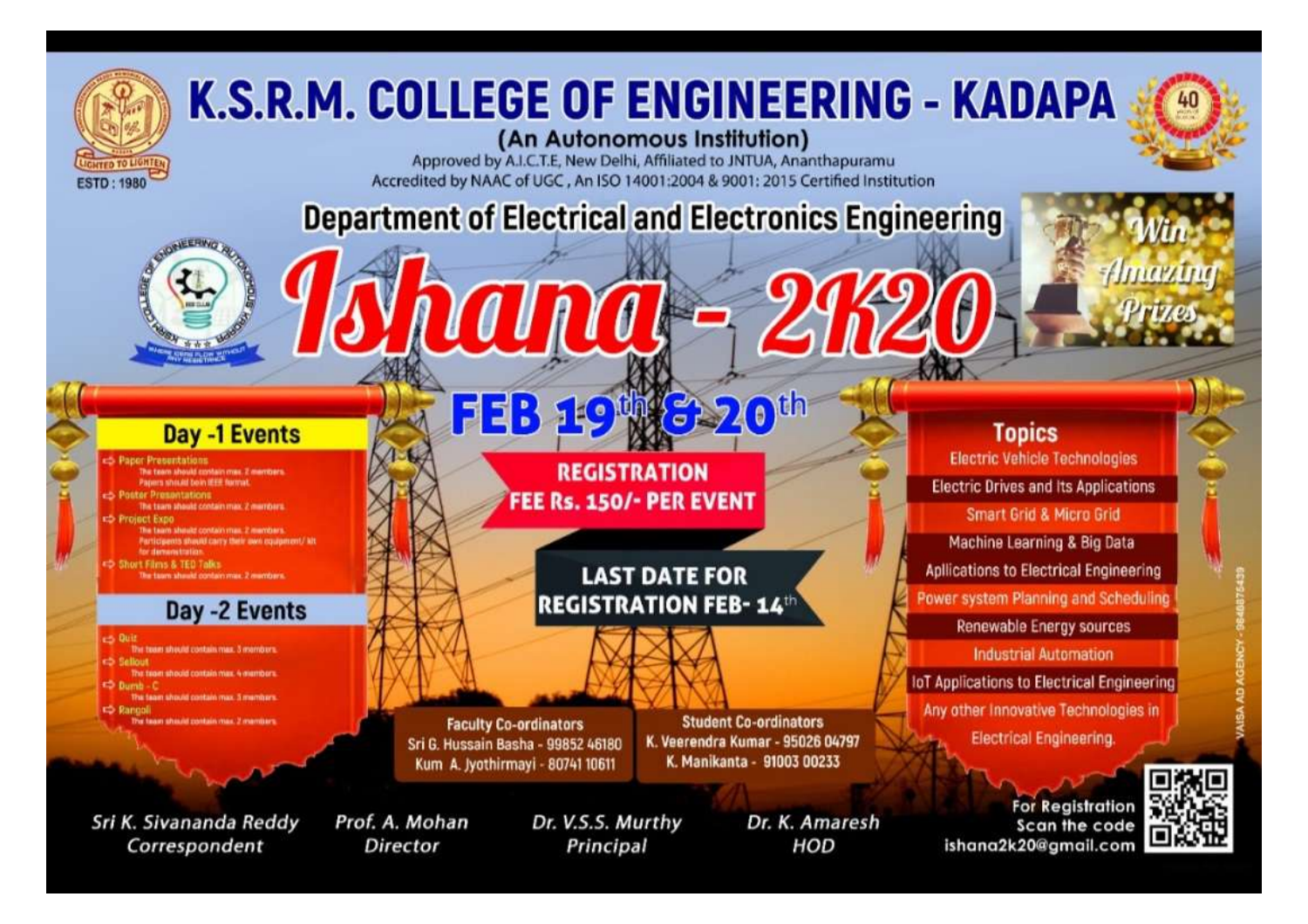**K.S.R.M. College of Engineering** (AUTONOMOUS) KADAPA – 516 003.

**ISHANA-2K20** (Student Level Technical Fest 2K20) **(19th& 20th Feb – 2K20)**

# **REGISTRATION FORM**

| <b>1. Name:</b>                      |                                 |
|--------------------------------------|---------------------------------|
|                                      | 2. College Name: ______________ |
|                                      |                                 |
| 4. Mobile No: ___________________    |                                 |
| 5. Course of Study: ________________ |                                 |
| 6. Registration fee: 150/-           |                                 |
| 7. Mode of Payment: Cash             |                                 |
| 8. Address for Communication:        |                                 |
|                                      |                                 |
|                                      |                                 |
| Place:                               |                                 |
| Date:                                | <b>Signature of Participant</b> |
|                                      |                                 |

**Certificate This is to Certify that the above candidate(s) are a bonafied student(s) of this institute and information given above is correct. Date: Place:**

**Signature of the HoD/Principal**

**Note: Use Xerox copies of the format if needed.**

**CHIEF PATRONS** Sri S. Shankar Reddy, Chairman Sri K. Sivananda Reddy, Correspondent Sri K. Madan Mohan Reddy, Vice Chairman Sri K. Chandra Obul Reddy, Secretary **PATRONS** Prof. A. Mohan, Director Prof. V. S. S. Murthy, Principal **PRESIDENT** Dr. K. Amaresh., Professor & HoD **COORDINATORS** Sri G. Hussain Basha, Assistant Professor Miss A. Jyothirmayi, Assistant Professor **ORGANIZING COMMITTEE** Smt. C. N. Arpitha, Associate Professor Sri M. Bhaskar Reddy, Associate Professor Sri K. Rama Mohan Reddy, Associate Professor Dr. T. Mariprasath, Associate Professor Smt. Saleha Tabassum, Assistant Professor Sri K. Kalyan Kumar, Assistant Professor Sri P. Durga Prasad, Assistant Professor Sri T. Kishore Kumar, Assistant Professor Sri N. Siddhik, Assistant Professor Sri C. Harsha Vardhan Reddy, Assistant Professor Sri S. Khadar Vali, Assistant Professor **STUDENT COORDINATORS** Mr. K. Veerendra Kumar - 9502604797 Mr. K. Mani Kanta – 9100300233 Mr. K. Omkar Reddy-9848916937 Miss. B. Chandrakala -7993859496 Mr. S. Nazeer Basha-9154770752 Mr. K. Pavan Kalyan -9652867165 **Email:**[ishana2k20@gmail.com](mailto:ishana2k20@gmail.com)



(AUTONOMOUS) Kadapa - 516003, Y.S.R. Dt., A.P. Affiliated to JNTUA, Anathapuramu Approved by AICTE, New Delhi Accredited by NAAC of UGC An ISO 9001:2015, Certified Institution

**Website: [www.ksrmce.ac.in](http://www.ksrmce.ac.in/)**